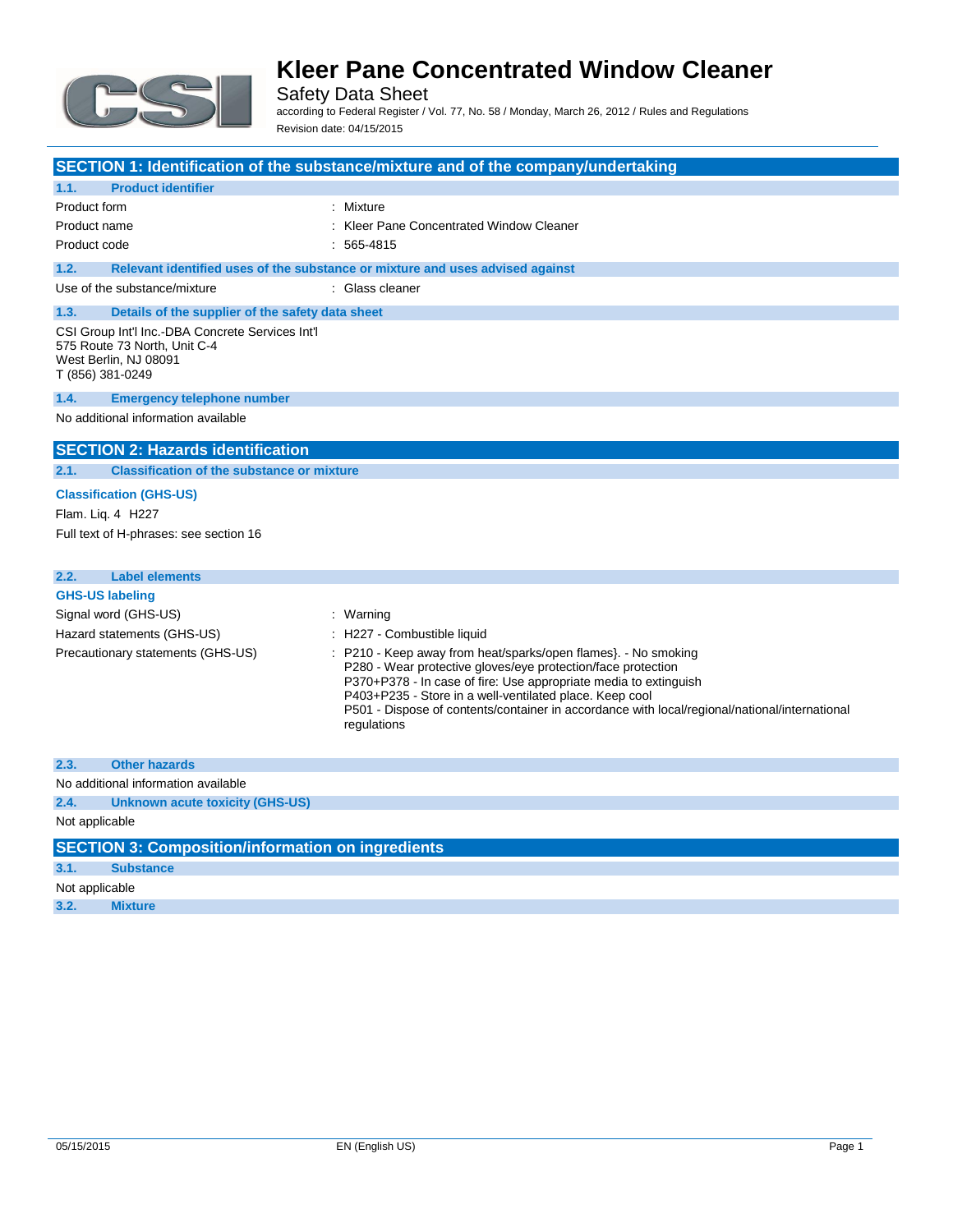Safety Data Sheet

according to Federal Register / Vol. 77, No. 58 / Monday, March 26, 2012 / Rules and Regulations

| <b>Name</b>     | <b>Product identifier</b> | $\frac{9}{6}$ | <b>Classification (GHS-US)</b>                                                                                                                                         |
|-----------------|---------------------------|---------------|------------------------------------------------------------------------------------------------------------------------------------------------------------------------|
| 2-propanol      | (CAS No) 67-63-0          | $5 - 10$      | Flam. Lig. 2, H225<br>Eye Irrit. 2A, H319<br>STOT SE 3, H336                                                                                                           |
| 2-butoxyethanol | (CAS No) 111-76-2         | $1 - 5$       | Flam. Liq. 4, H227<br>Acute Tox. 4 (Oral), H302<br>Acute Tox. 3 (Dermal), H311<br>Acute Tox. 2 (Inhalation:gas),<br>H330<br>Skin Irrit. 2, H315<br>Eye Irrit. 2A, H319 |

Full text of H-phrases: see section 16

| <b>SECTION 4: First aid measures</b>                                        |                                                                                                                                                                      |
|-----------------------------------------------------------------------------|----------------------------------------------------------------------------------------------------------------------------------------------------------------------|
| <b>Description of first aid measures</b><br>4.1.                            |                                                                                                                                                                      |
| First-aid measures general                                                  | : Never give anything by mouth to an unconscious person. If you feel unwell, seek medical<br>advice (show the label where possible).                                 |
| First-aid measures after inhalation                                         | Allow victim to breathe fresh air. Allow the victim to rest.                                                                                                         |
| First-aid measures after skin contact                                       | Remove affected clothing and wash all exposed skin area with mild soap and water, followed<br>by warm water rinse.                                                   |
| First-aid measures after eye contact                                        | Rinse immediately with plenty of water. Obtain medical attention if pain, blinking or redness<br>persist.                                                            |
| First-aid measures after ingestion                                          | : Rinse mouth. Do NOT induce vomiting. Obtain emergency medical attention.                                                                                           |
| 4.2.<br>Most important symptoms and effects, both acute and delayed         |                                                                                                                                                                      |
| Symptoms/injuries                                                           | : Not expected to present a significant hazard under anticipated conditions of normal use.                                                                           |
| 4.3.                                                                        | Indication of any immediate medical attention and special treatment needed                                                                                           |
| No additional information available                                         |                                                                                                                                                                      |
| <b>SECTION 5: Firefighting measures</b>                                     |                                                                                                                                                                      |
| 5.1.<br><b>Extinguishing media</b>                                          |                                                                                                                                                                      |
| Suitable extinguishing media                                                | : Foam. Dry powder. Carbon dioxide. Water spray. Sand.                                                                                                               |
| Unsuitable extinguishing media                                              | Do not use a heavy water stream.                                                                                                                                     |
| 5.2.<br>Special hazards arising from the substance or mixture               |                                                                                                                                                                      |
| Fire hazard                                                                 | : Combustible liquid.                                                                                                                                                |
| <b>Explosion hazard</b>                                                     | : May form flammable/explosive vapor-air mixture.                                                                                                                    |
| 5.3.<br><b>Advice for firefighters</b>                                      |                                                                                                                                                                      |
| Firefighting instructions                                                   | : Use water spray or fog for cooling exposed containers. Exercise caution when fighting any<br>chemical fire. Prevent fire-fighting water from entering environment. |
| Protection during firefighting                                              | : Do not enter fire area without proper protective equipment, including respiratory protection.                                                                      |
| <b>SECTION 6: Accidental release measures</b>                               |                                                                                                                                                                      |
| Personal precautions, protective equipment and emergency procedures<br>6.1. |                                                                                                                                                                      |
| General measures                                                            | : Remove ignition sources. Use special care to avoid static electric charges. No open flames. No<br>smoking.                                                         |
| 6.1.1.<br>For non-emergency personnel                                       |                                                                                                                                                                      |
| Emergency procedures                                                        | : Evacuate unnecessary personnel.                                                                                                                                    |
| 6.1.2.<br>For emergency responders                                          |                                                                                                                                                                      |
| Protective equipment                                                        | Equip cleanup crew with proper protection.                                                                                                                           |
| <b>Emergency procedures</b>                                                 | : Ventilate area.                                                                                                                                                    |
| 6.2.<br><b>Environmental precautions</b>                                    |                                                                                                                                                                      |
|                                                                             | Prevent entry to sewers and public waters. Notify authorities if liquid enters sewers or public waters.                                                              |
| 6.3.<br>Methods and material for containment and cleaning up                |                                                                                                                                                                      |
| Methods for cleaning up                                                     | : Soak up spills with inert solids, such as clay or diatomaceous earth as soon as possible. Collect<br>spillage. Store away from other materials.                    |
| <b>Reference to other sections</b><br>6.4.                                  |                                                                                                                                                                      |

See Heading 8. Exposure controls and personal protection.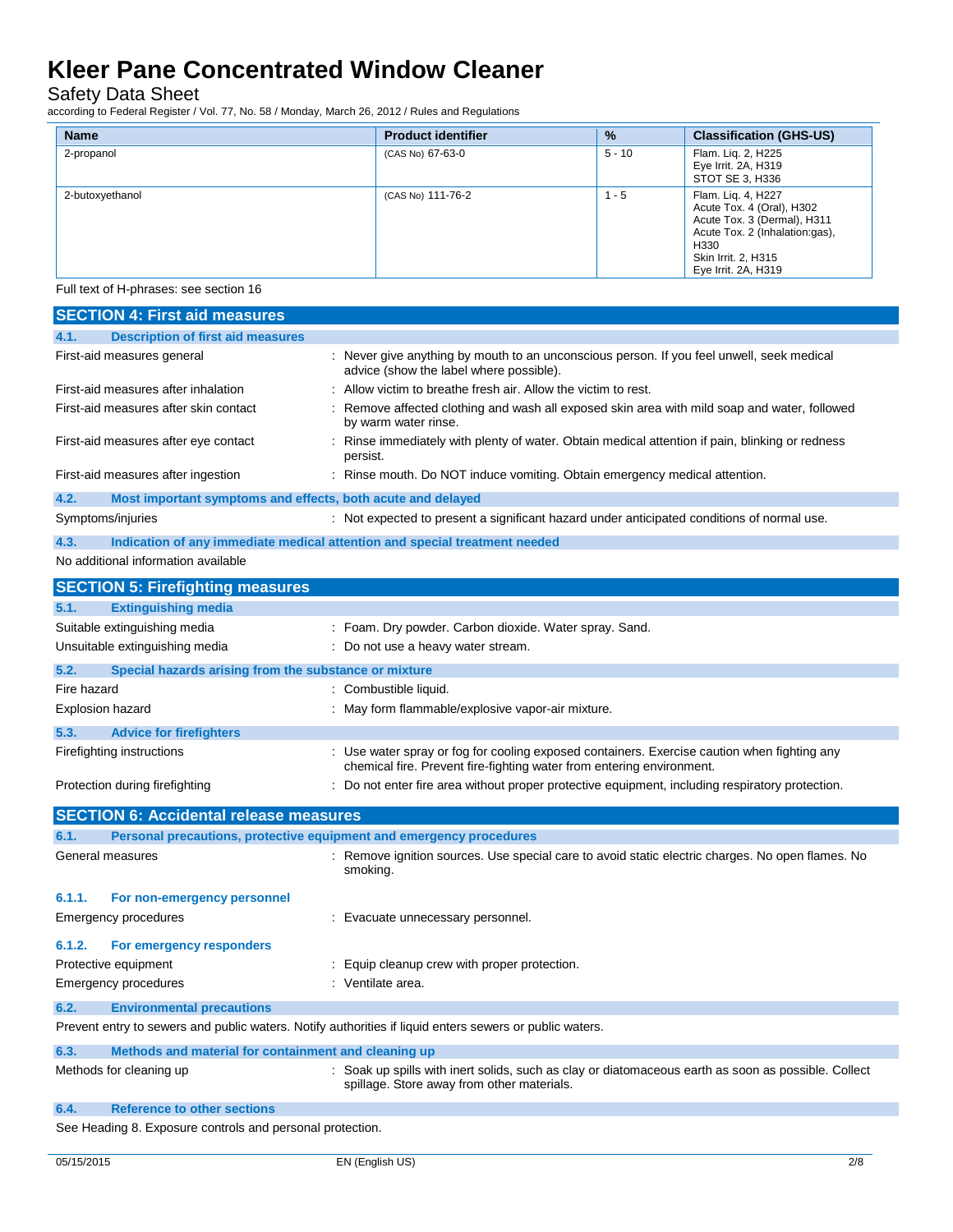Safety Data Sheet

according to Federal Register / Vol. 77, No. 58 / Monday, March 26, 2012 / Rules and Regulations

| <b>SECTION 7: Handling and storage</b>                               |                                                                                                                                                                                                                                       |
|----------------------------------------------------------------------|---------------------------------------------------------------------------------------------------------------------------------------------------------------------------------------------------------------------------------------|
| <b>Precautions for safe handling</b><br>7.1.                         |                                                                                                                                                                                                                                       |
| Additional hazards when processed                                    | : Handle empty containers with care because residual vapors are flammable. Keep away from<br>heat/sparks/open flames}. - No smoking.                                                                                                  |
| Precautions for safe handling                                        | : Wash hands and other exposed areas with mild soap and water before eating, drinking or<br>smoking and when leaving work. Provide good ventilation in process area to prevent formation<br>of vapor. No open flames. No smoking.     |
| 7.2.<br>Conditions for safe storage, including any incompatibilities |                                                                                                                                                                                                                                       |
| Technical measures                                                   | : Proper grounding procedures to avoid static electricity should be followed.                                                                                                                                                         |
| Storage conditions                                                   | : Keep only in the original container in a cool, well ventilated place away from heat, hot surfaces,<br>sparks, open flame and other ignition sources. No smoking. Keep container closed when not in<br>use. Keep in fireproof place. |
| Incompatible products                                                | : Strong bases. Strong acids.                                                                                                                                                                                                         |
| Incompatible materials                                               | : Sources of ignition. Direct sunlight. Heat sources.                                                                                                                                                                                 |
| 7.3.<br>Specific end use(s)                                          |                                                                                                                                                                                                                                       |

No additional information available

## **SECTION 8: Exposure controls/personal protection**

**8.1. Control parameters**

| <b>Kleer Pane Concentrated Window Cleaner</b> |                                     |                           |  |  |
|-----------------------------------------------|-------------------------------------|---------------------------|--|--|
| <b>ACGIH</b>                                  | Not applicable                      |                           |  |  |
| <b>OSHA</b>                                   | Not applicable                      |                           |  |  |
| 2-propanol (67-63-0)                          |                                     |                           |  |  |
| <b>ACGIH</b>                                  | ACGIH TWA (ppm)                     | $200$ ppm                 |  |  |
| <b>ACGIH</b>                                  | ACGIH STEL (ppm)                    | $200$ ppm                 |  |  |
| <b>ACGIH</b>                                  | Remark (ACGIH)                      | Eye & URT irr; CNS impair |  |  |
| <b>OSHA</b>                                   | OSHA PEL (TWA) (mg/m <sup>3</sup> ) | 980 mg/m $3$              |  |  |
| <b>OSHA</b>                                   | OSHA PEL (TWA) (ppm)                | 400 ppm                   |  |  |

| 2-butoxyethanol (111-76-2) |                                     |                         |  |
|----------------------------|-------------------------------------|-------------------------|--|
| <b>ACGIH</b>               | ACGIH TWA (ppm)                     | 20 ppm                  |  |
| <b>ACGIH</b>               | ACGIH STEL (ppm)                    | 20 ppm                  |  |
| <b>ACGIH</b>               | Remark (ACGIH)                      | Eye & URT irr           |  |
| <b>OSHA</b>                | OSHA PEL (TWA) (mg/m <sup>3</sup> ) | $240 \,\mathrm{mg/m^3}$ |  |
| <b>OSHA</b>                | OSHA PEL (TWA) (ppm)                | 50 ppm                  |  |

| 8.2.<br><b>Exposure controls</b>            |                                                                                                                     |
|---------------------------------------------|---------------------------------------------------------------------------------------------------------------------|
| Personal protective equipment               | : Avoid all unnecessary exposure.                                                                                   |
| Hand protection<br>Eye protection           | : Wear protective gloves/eye protection/face protection protective gloves.<br>: Chemical goggles or safety glasses. |
| Respiratory protection<br>Other information | : Wear appropriate mask.<br>: Do not eat, drink or smoke during use.                                                |
|                                             |                                                                                                                     |

## **SECTION 9: Physical and chemical properties**

| 9.1.           | Information on basic physical and chemical properties |     |
|----------------|-------------------------------------------------------|-----|
| Physical state | : Liquid                                              |     |
| Color          | $:$ Blue                                              |     |
| Odor           | : ammonia odor                                        |     |
| Odor threshold | : No data available                                   |     |
| pH             | $: 11 - 11.5$                                         |     |
| Melting point  | : No data available                                   |     |
| Freezing point | : No data available                                   |     |
| 05/15/2015     | EN (English US)                                       | 3/8 |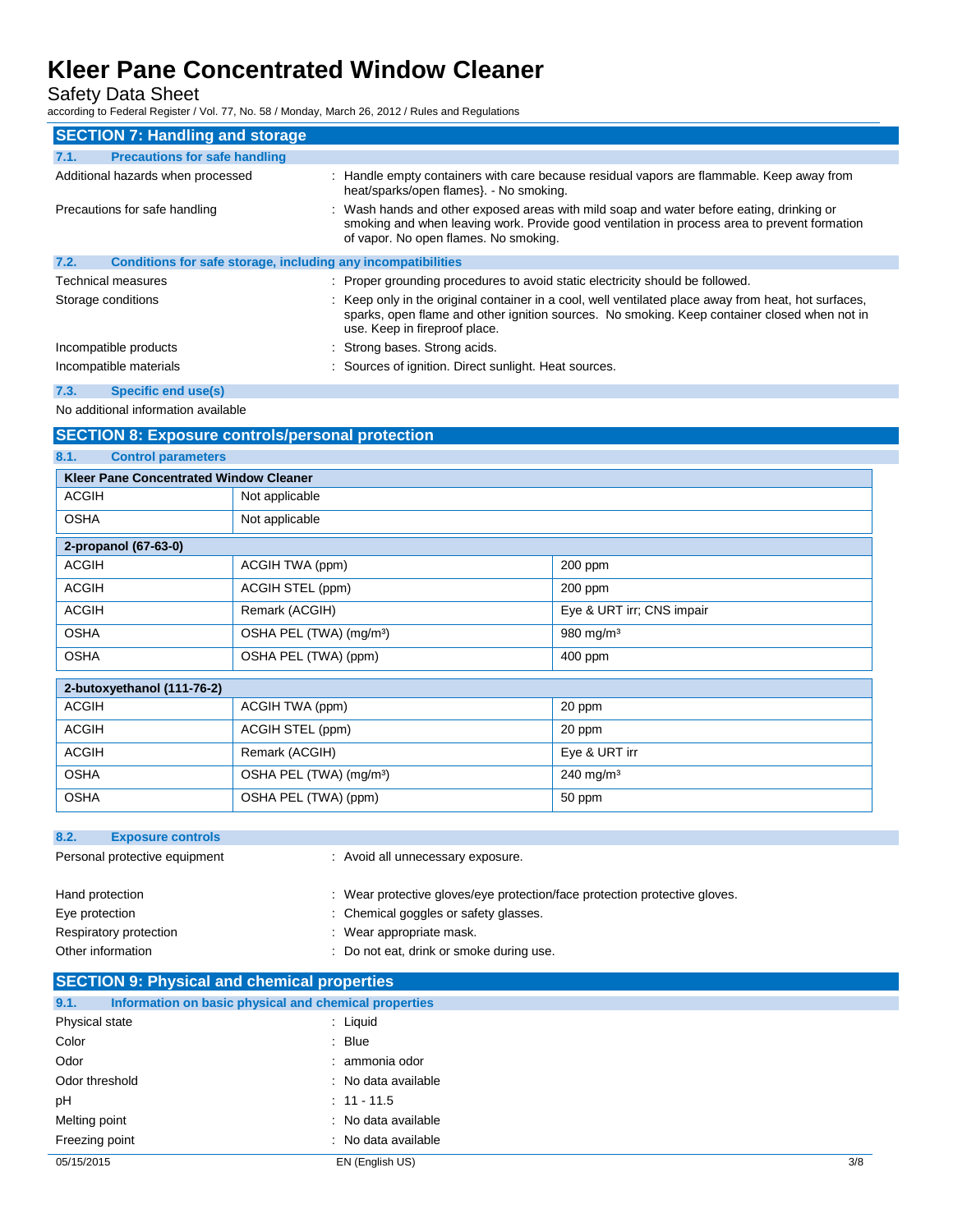Safety Data Sheet

according to Federal Register / Vol. 77, No. 58 / Monday, March 26, 2012 / Rules and Regulations

| Boiling point                               | : $190 - 212$ °F                                                                                                                    |
|---------------------------------------------|-------------------------------------------------------------------------------------------------------------------------------------|
| Flash point                                 | : 195 °F                                                                                                                            |
| Relative evaporation rate (butyl acetate=1) | : No data available                                                                                                                 |
| Flammability (solid, gas)                   | : No data available                                                                                                                 |
| <b>Explosion limits</b>                     | : No data available                                                                                                                 |
| Explosive properties                        | No data available                                                                                                                   |
| Oxidizing properties                        | : No data available                                                                                                                 |
| Vapor pressure                              | : No data available                                                                                                                 |
| Relative density                            | : 0.995                                                                                                                             |
| Relative vapor density at 20 °C             | $\therefore$ 2                                                                                                                      |
| Solubility                                  | Soluble in water.<br>Water: Solubility in water of component(s) of the mixture :<br>$\bullet$ ( $\bullet$ ) $\bullet$ ( $\bullet$ ) |
| Log Pow                                     | : No data available                                                                                                                 |
| Log Kow                                     | : No data available                                                                                                                 |
| Auto-ignition temperature                   | No data available                                                                                                                   |
| Decomposition temperature                   | No data available                                                                                                                   |
| Viscosity                                   | No data available                                                                                                                   |
| Viscosity, kinematic                        | : No data available                                                                                                                 |
| Viscosity, dynamic                          | : No data available                                                                                                                 |
| <b>Other information</b><br>9.2.            |                                                                                                                                     |

| No additional information available                                                                 |  |
|-----------------------------------------------------------------------------------------------------|--|
| <b>SECTION 10: Stability and reactivity</b>                                                         |  |
| <b>Reactivity</b><br>10.1.                                                                          |  |
| No additional information available                                                                 |  |
| <b>Chemical stability</b><br>10.2.                                                                  |  |
| Stable under normal conditions. Combustible liquid. May form flammable/explosive vapor-air mixture. |  |
| <b>Possibility of hazardous reactions</b><br>10.3.                                                  |  |
| Not established.                                                                                    |  |
| <b>Conditions to avoid</b><br>10.4.                                                                 |  |
| Direct sunlight. Extremely high or low temperatures. Open flame. Overheating. Heat. Sparks.         |  |
| 10.5.<br><b>Incompatible materials</b>                                                              |  |
| Strong acids. Strong bases.                                                                         |  |
| <b>Hazardous decomposition products</b><br>10.6.                                                    |  |
| Fume. Carbon monoxide. Carbon dioxide. May release flammable gases.                                 |  |
| <b>SECTION 11: Toxicological information</b>                                                        |  |
|                                                                                                     |  |

**11.1. Information on toxicological effects**

### Acute toxicity **in the case of the contract of the contract of the contract of the contract of the contract of the contract of the contract of the contract of the contract of the contract of the contract of the contract of**

| 2-propanol (67-63-0)       |                                                                                                                         |
|----------------------------|-------------------------------------------------------------------------------------------------------------------------|
| LD50 oral rat              | 5045 mg/kg (Rat; OECD 401: Acute Oral Toxicity; Experimental value; 5840 mg/kg<br>bodyweight; Rat)                      |
| LD50 dermal rabbit         | 12870 mg/kg (Rabbit; Experimental value; Equivalent or similar to OECD 402; 16.4; Rabbit)                               |
| LC50 inhalation rat (mg/l) | 73 mg/l/4h (Rat)                                                                                                        |
| ATE US (oral)              | 5045.000 mg/kg body weight                                                                                              |
| ATE US (dermal)            | 12870.000 mg/kg body weight                                                                                             |
| ATE US (vapors)            | 73.000 mg/l/4h                                                                                                          |
| ATE US (dust, mist)        | 73.000 mg/l/4h                                                                                                          |
| 2-butoxyethanol (111-76-2) |                                                                                                                         |
| LD50 oral rat              | 530 mg/kg (Rat; Equivalent or similar to OECD 401; Literature study; 1746 mg/kg bodyweight;<br>Rat; Experimental value) |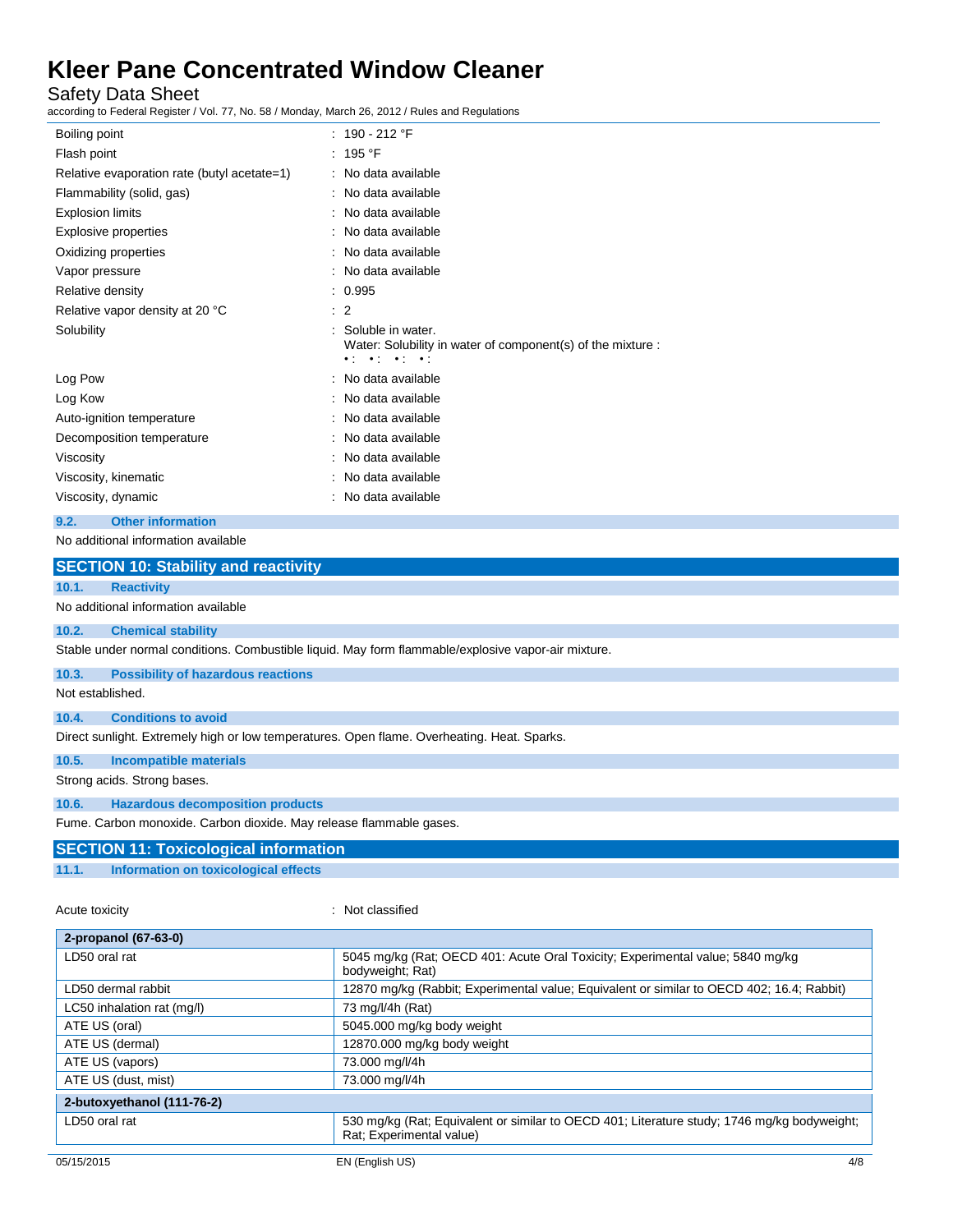Safety Data Sheet

according to Federal Register / Vol. 77, No. 58 / Monday, March 26, 2012 / Rules and Regulations

| 2-butoxyethanol (111-76-2)                             |                                                                                                                                                                             |
|--------------------------------------------------------|-----------------------------------------------------------------------------------------------------------------------------------------------------------------------------|
| LD50 dermal rat                                        | > 2000 mg/kg body weight (Rat; Experimental value; OECD 402: Acute Dermal Toxicity)                                                                                         |
| LD50 dermal rabbit                                     | 435 mg/kg body weight (Rabbit; Experimental value; OECD 402: Acute Dermal Toxicity; 435<br>mg/kg bodyweight; Rabbit; Weight of evidence; Equivalent or similar to OECD 402) |
| LC50 inhalation rat (mg/l)                             | 2.17 mg/l/4h (Rat; Experimental value; 2.35 mg/l/4h; Rat; Experimental value)                                                                                               |
| LC50 inhalation rat (ppm)                              | 450 - 486 ppm/4h 450-486, Rat                                                                                                                                               |
| ATE US (oral)                                          | 530.000 mg/kg body weight                                                                                                                                                   |
| ATE US (dermal)                                        | 435.000 mg/kg body weight                                                                                                                                                   |
| ATE US (gases)                                         | 450.000 ppmV/4h                                                                                                                                                             |
| ATE US (vapors)                                        | 2.170 mg/l/4h                                                                                                                                                               |
| ATE US (dust, mist)                                    | 2.170 mg/l/4h                                                                                                                                                               |
| Skin corrosion/irritation                              | Not classified                                                                                                                                                              |
|                                                        | pH: 11 - 11.5                                                                                                                                                               |
| Serious eye damage/irritation                          | : Not classified                                                                                                                                                            |
|                                                        | pH: 11 - 11.5                                                                                                                                                               |
| Respiratory or skin sensitization                      | Not classified                                                                                                                                                              |
| Germ cell mutagenicity                                 | Not classified                                                                                                                                                              |
| Carcinogenicity                                        | Not classified                                                                                                                                                              |
| 2-propanol (67-63-0)                                   |                                                                                                                                                                             |
| <b>IARC</b> group                                      | 3 - Not classifiable                                                                                                                                                        |
| 2-butoxyethanol (111-76-2)                             |                                                                                                                                                                             |
| <b>IARC</b> group                                      | 3 - Not classifiable                                                                                                                                                        |
| Reproductive toxicity                                  | : Not classified                                                                                                                                                            |
| Specific target organ toxicity (single exposure)       | : Not classified                                                                                                                                                            |
| Specific target organ toxicity (repeated<br>exposure)  | : Not classified                                                                                                                                                            |
| Aspiration hazard                                      | : Not classified                                                                                                                                                            |
| Potential Adverse human health effects and<br>symptoms | : Based on available data, the classification criteria are not met.                                                                                                         |

## **SECTION 12: Ecological information**

**12.1. Toxicity**

| 2-propanol (67-63-0)                                         |                                                              |  |
|--------------------------------------------------------------|--------------------------------------------------------------|--|
| LC50 fish 1                                                  | 4200 mg/l (96 h; Rasbora heteromorpha; Flow-through system)  |  |
| EC50 Daphnia 1                                               | 10000 mg/l (48 h; Daphnia magna)                             |  |
| LC50 fish 2<br>9640 mg/l (96 h; Pimephales promelas; Lethal) |                                                              |  |
| EC50 Daphnia 2                                               | 13299 mg/l (48 h; Daphnia magna)                             |  |
| Threshold limit algae 1                                      | > 1000 mg/l (72 h; Scenedesmus subspicatus; Growth rate)     |  |
| Threshold limit algae 2                                      | 1800 mg/l (72 h; Algae; Cell numbers)                        |  |
| 2-butoxyethanol (111-76-2)                                   |                                                              |  |
| LC50 fish 1                                                  | 116 ppm (96 h; Cyprinodon variegatus; Nominal concentration) |  |
| EC50 Daphnia 1                                               | 1700 mg/l (48 h; Daphnia sp.; Nominal concentration)         |  |
| LC50 fish 2                                                  | 1341 ppm (96 h; Lepomis macrochirus)                         |  |
| EC50 Daphnia 2                                               | 1720 mg/l (24 h; Daphnia magna)                              |  |
| TLM fish 1                                                   | 100 - 1000,96 h; Pisces                                      |  |
| TLM other aquatic organisms 1                                | 100 - 1000,96 h                                              |  |
| Threshold limit algae 1                                      | 900 mg/l (168 h; Scenedesmus quadricauda)                    |  |
| Threshold limit algae 2                                      | 35 mg/l (192 h; Microcystis aeruginosa)                      |  |
| 12.2.<br><b>Persistence and degradability</b>                |                                                              |  |

| <b>Klet</b><br><b>Concentrated Window Cleaner</b><br>Pane |          |  |
|-----------------------------------------------------------|----------|--|
| degradability                                             | stablish |  |
| ⊶no∼                                                      | Not      |  |
| . н. е                                                    | $\sim$   |  |
| יהור                                                      | icu      |  |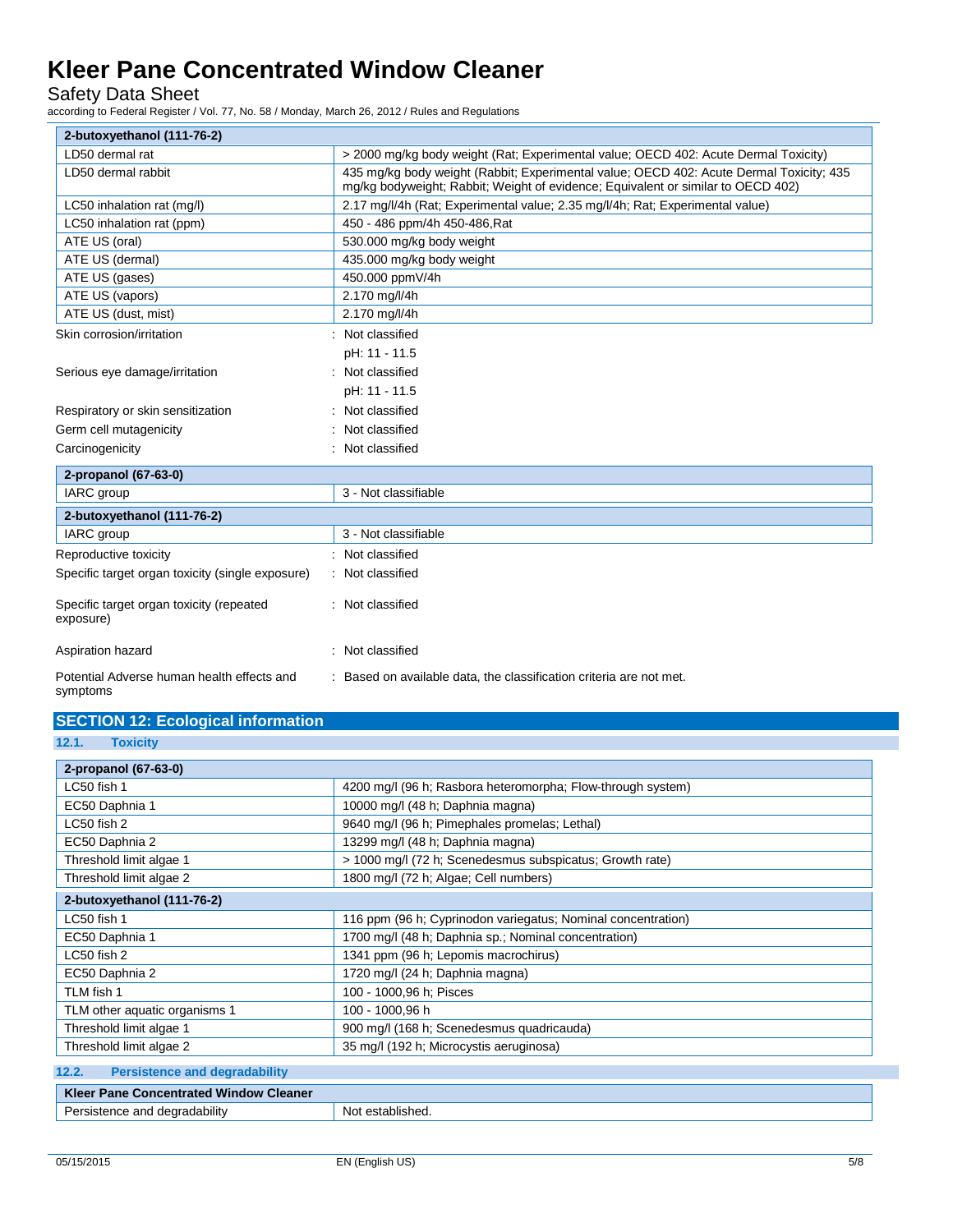Safety Data Sheet

according to Federal Register / Vol. 77, No. 58 / Monday, March 26, 2012 / Rules and Regulations

| 2-propanol (67-63-0)                          |                                                                                                                                                                           |  |
|-----------------------------------------------|---------------------------------------------------------------------------------------------------------------------------------------------------------------------------|--|
| Persistence and degradability                 | Readily biodegradable in water. Biodegradable in the soil. Biodegradable in the soil under<br>anaerobic conditions. No (test)data on mobility of the substance available. |  |
| Biochemical oxygen demand (BOD)               | 1.19 g $O_2$ /g substance                                                                                                                                                 |  |
| Chemical oxygen demand (COD)                  | 2.23 g $O_2$ /g substance                                                                                                                                                 |  |
| <b>ThOD</b>                                   | 2.40 g $O_2$ /g substance                                                                                                                                                 |  |
| BOD (% of ThOD)                               | 0.49 % ThOD                                                                                                                                                               |  |
| 2-butoxyethanol (111-76-2)                    |                                                                                                                                                                           |  |
| Persistence and degradability                 | Readily biodegradable in water. Biodegradable in the soil. Photodegradation in the air.                                                                                   |  |
| Biochemical oxygen demand (BOD)               | 0.71 g O <sub>2</sub> /g substance                                                                                                                                        |  |
| Chemical oxygen demand (COD)                  | 2.20 g O <sub>2</sub> /g substance                                                                                                                                        |  |
| <b>ThOD</b>                                   | 2.305 g $O2/g$ substance                                                                                                                                                  |  |
| BOD (% of ThOD)                               | 0.31 % ThOD                                                                                                                                                               |  |
| <b>Bioaccumulative potential</b><br>12.3.     |                                                                                                                                                                           |  |
| <b>Kleer Pane Concentrated Window Cleaner</b> |                                                                                                                                                                           |  |
|                                               |                                                                                                                                                                           |  |

| Bioaccumulative potential                                                       | Not established.                                   |  |
|---------------------------------------------------------------------------------|----------------------------------------------------|--|
| 2-propanol (67-63-0)                                                            |                                                    |  |
| Log Pow                                                                         | 0.05 (Experimental value)                          |  |
| Low potential for bioaccumulation (Log Kow $<$ 4).<br>Bioaccumulative potential |                                                    |  |
| 2-butoxyethanol (111-76-2)                                                      |                                                    |  |
| Log Pow                                                                         | 0.81 (Experimental value; BASF test; 25 °C)        |  |
| Bioaccumulative potential                                                       | Low potential for bioaccumulation (Log Kow $<$ 4). |  |

### **12.4. Mobility in soil**

| 2-propanol (67-63-0)           |                     |  |
|--------------------------------|---------------------|--|
| Surface tension                | $0.021$ N/m (25 °C) |  |
| 2-butoxyethanol (111-76-2)     |                     |  |
| Surface tension                | $0.027$ N/m (25 °C) |  |
|                                |                     |  |
| 12.5.<br>Other adverse effects |                     |  |

|  | ________________________     |                                                      |
|--|------------------------------|------------------------------------------------------|
|  | Effect on the global warming | : No known ecological damage caused by this product. |
|  |                              |                                                      |

Other information **CONFIDENTIAL CONFIDENT** Avoid release to the environment.

| <b>SECTION 13: Disposal considerations</b> |                                                                                                                                                                                  |  |  |
|--------------------------------------------|----------------------------------------------------------------------------------------------------------------------------------------------------------------------------------|--|--|
| <b>Waste treatment methods</b><br>13.1.    |                                                                                                                                                                                  |  |  |
| Waste disposal recommendations             | : Dispose in a safe manner in accordance with local/national regulations. Dispose of<br>contents/container in accordance with local/regional/national/international regulations. |  |  |
| Additional information                     | : Handle empty containers with care because residual vapors are flammable.                                                                                                       |  |  |
| Ecology - waste materials                  | : Avoid release to the environment.                                                                                                                                              |  |  |

### **SECTION 14: Transport information**

| <b>Department of Transportation (DOT)</b> |                                           |     |
|-------------------------------------------|-------------------------------------------|-----|
| In accordance with DOT                    |                                           |     |
| Not regulated for transport               |                                           |     |
| <b>Additional information</b>             |                                           |     |
| Other information                         | : No supplementary information available. |     |
|                                           |                                           |     |
| <b>ADR</b>                                |                                           |     |
| No additional information available       |                                           |     |
| <b>Transport by sea</b>                   |                                           |     |
| No additional information available       |                                           |     |
| 05/15/2015                                | EN (English US)                           | 6/8 |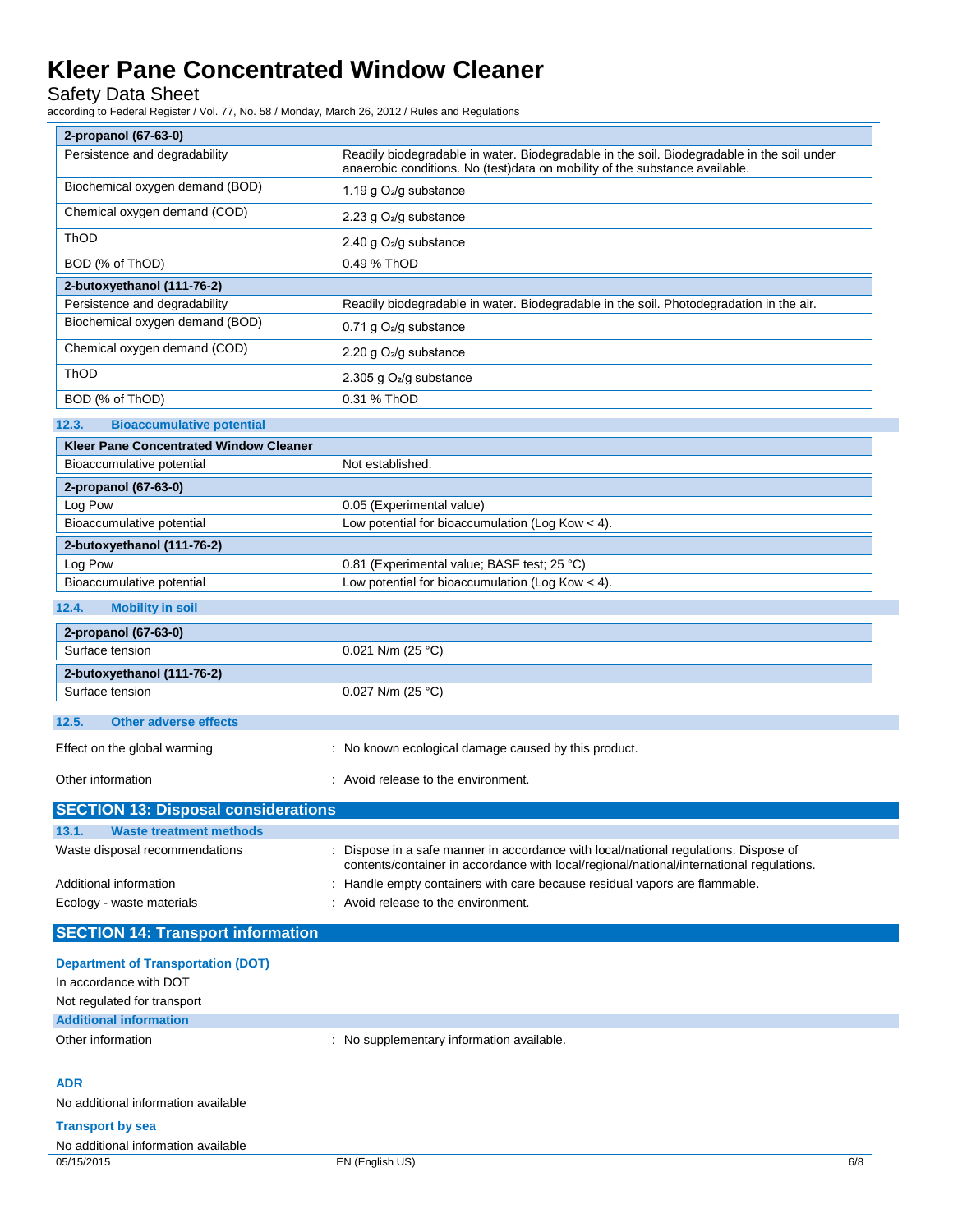### Safety Data Sheet

according to Federal Register / Vol. 77, No. 58 / Monday, March 26, 2012 / Rules and Regulations

### **Air transport**

#### No additional information available

### **SECTION 15: Regulatory information**

### **15.1. US Federal regulations**

### **2-propanol (67-63-0)**

Listed on the United States TSCA (Toxic Substances Control Act) inventory Listed on United States SARA Section 313

#### **2-butoxyethanol (111-76-2)**

Listed on the United States TSCA (Toxic Substances Control Act) inventory

#### **15.2. International regulations**

**CANADA**

No additional information available

#### **EU-Regulations**

No additional information available

**Classification according to Regulation (EC) No. 1272/2008 [CLP]** No additional information available

**Classification according to Directive 67/548/EEC [DSD] or 1999/45/EC [DPD]** Not classified

## **National regulations**

No additional information available

### **15.3. US State regulations**

No additional information available

|                      | <b>SECTION 16: Other information</b> |              |                                                             |
|----------------------|--------------------------------------|--------------|-------------------------------------------------------------|
| <b>Revision date</b> |                                      | : 04/15/2015 |                                                             |
|                      | Other information                    | : None.      |                                                             |
|                      | Full text of H-phrases:              |              |                                                             |
|                      | Acute Tox. 2 (Inhalation:gas)        |              | Acute toxicity (inhalation:gas) Category 2                  |
|                      | Acute Tox. 3 (Dermal)                |              | Acute toxicity (dermal) Category 3                          |
|                      | Acute Tox. 4 (Oral)                  |              | Acute toxicity (oral) Category 4                            |
|                      | Eye Irrit. 2A                        |              | Serious eye damage/eye irritation Category 2A               |
|                      | Flam. Liq. 2                         |              | Flammable liquids Category 2                                |
|                      | Flam. Liq. 4                         |              | Flammable liquids Category 4                                |
|                      | Skin Irrit. 2                        |              | Skin corrosion/irritation Category 2                        |
|                      | STOT SE 3                            |              | Specific target organ toxicity (single exposure) Category 3 |
|                      | H <sub>225</sub>                     |              | Highly flammable liquid and vapor                           |
|                      | H <sub>227</sub>                     |              | Combustible liquid                                          |
|                      | H302                                 |              | Harmful if swallowed                                        |
|                      | H311                                 |              | Toxic in contact with skin                                  |
|                      | H315                                 |              | Causes skin irritation                                      |
|                      | H319                                 |              | Causes serious eye irritation                               |
|                      | H330                                 |              | Fatal if inhaled                                            |
|                      | H336                                 |              | May cause drowsiness or dizziness                           |